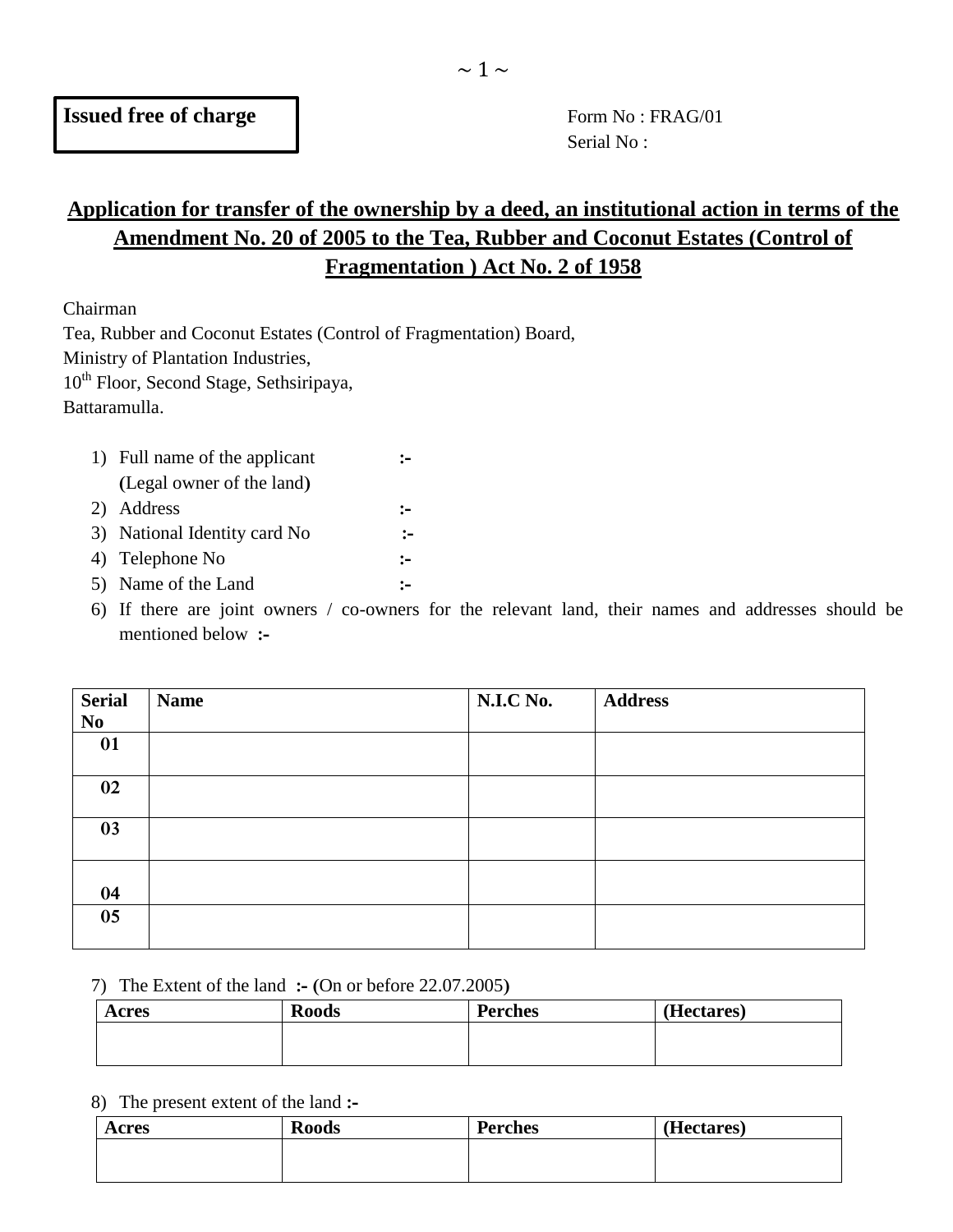9) Details of the location of the land **:-**

| 9.1 | District                                                                    |              |
|-----|-----------------------------------------------------------------------------|--------------|
| 9.2 | D.S. Division                                                               | :-           |
| 9.3 | Name of the Pradeshiya Sabha                                                | $:-$         |
| 9.4 | Grama Niladari's Division                                                   | $:-$         |
| 9.5 | Village                                                                     | $:-$         |
| 9.6 | Land Registrar's Division                                                   | $\mathbf{L}$ |
| 9.7 | The access road to the land                                                 | $\sim$       |
|     | $\sqrt{4}$ , $\sqrt{4}$ , $\sqrt{1}$ , $\sqrt{1}$ , $\sqrt{1}$ , $\sqrt{1}$ |              |

**(**A map tracing the road that can be reached to the land from the nearest town should be annexed**)**

10) Details of the deeds, Plan and Title Report for the land claimed **:-**

- **10.1** Deed Nos. and dates **:-**
- **10.2** Plan Nos. and dates **:-**
- **10.3** Date of the Title Report **:-**

**(**Certified copies of the relevant Deeds and Plans should be annexed**.** A Title Report attested by the Attorney-at-Law who has 10 years of experience as a Notary, should also be submitted. **)**

#### 11)Details of the crops cultivated in the land

- **11.1** Tea/ Coconut/ Rubber/ Other **:-**
- **11.2** The extent under cultivation **:-**

| Acres | <b>Roods</b> | <b>Perches</b> | (Hectares) |
|-------|--------------|----------------|------------|
|       |              |                |            |
|       |              |                |            |

**11.3** The Present situation of the cultivations **:-**

**11.4** The total yield of past three years **:-**

- 12) Details on the main buildings located at the land and their conditions
	- **12.1** The number of buildings **:-**
	- **12.2** Square feet of the buildings **:-**
	- **12.3** The present conditions of the buildings **:-**

13) Has an application for transfer of this land been submitted previously for approval of the Board**?**

| $\mathbf{v}$<br>'es | No |  |
|---------------------|----|--|
|                     |    |  |

If so, File No **:-**

(Copies of the relevant letters should be annexed)

- 14)Details on the manner of transfer of the ownership by this application
	- **14.1** Among children and family members **? :-** Yes**/** No See the instructions overleaf **(**If the ownership of the land has been owned after 22.07.2005,
		- certified copies of the Deeds and Plans of the previous ownership should be submitted**)**
	- **14.2** Is the ownership of the land transferred to others **?** Yes**/** No
	- **14.3** Is it made as a Mortgage **?** Yes**/** No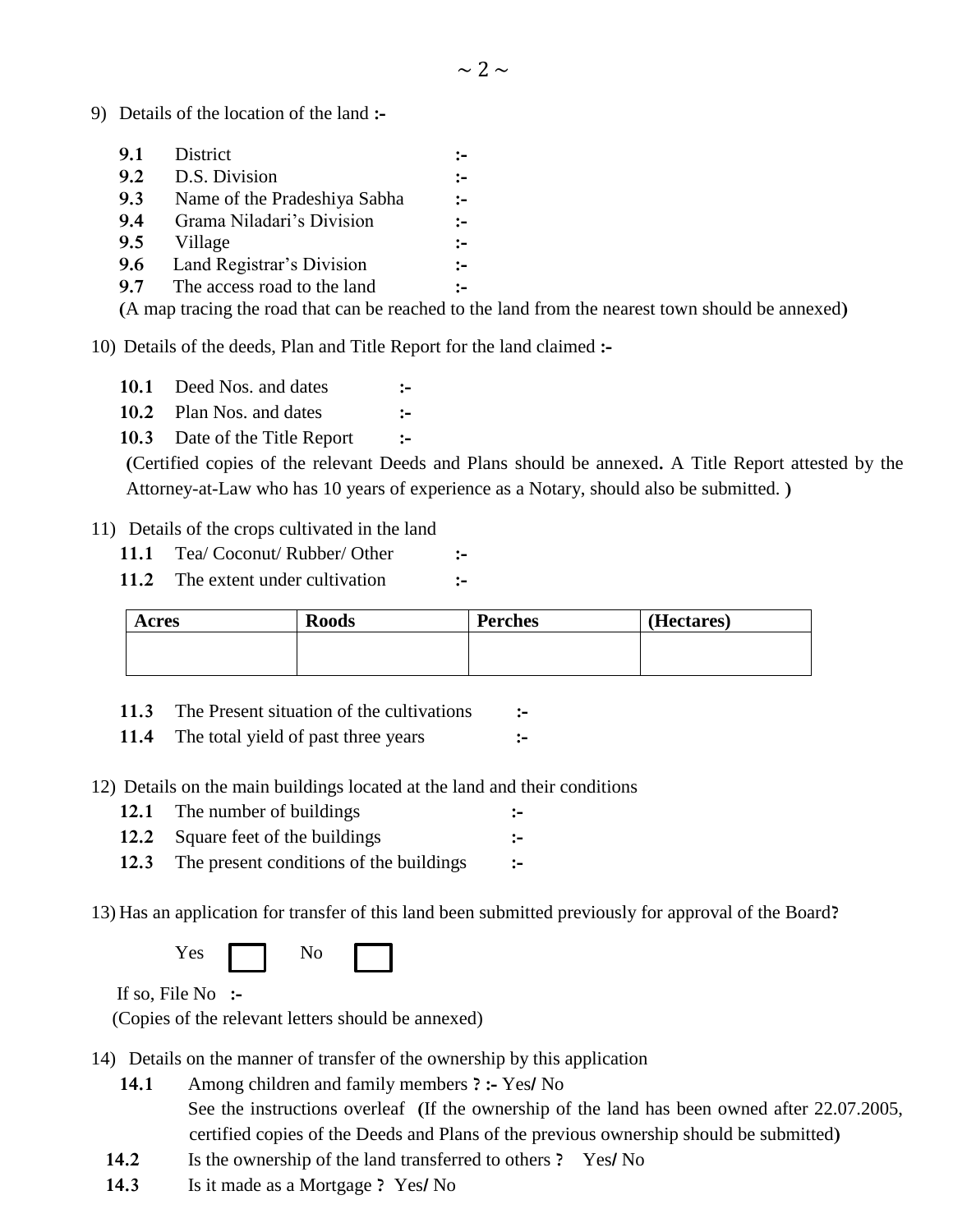15) The reason why land are purchased by relevant persons**? (**Mark the correct reason**)**

- **15.1** To sell by blocking out
- **15.2** To the further develop Coconut/Tea/ Rubber cultivation
- **15.3** For any other development purpose removing coconut/tea/rubber cultivation
- **15.4** Other (If any other purpose, it should be mentioned clearly)
- 16) Has any portion of this land been fragmented after  $22<sup>nd</sup>$  July 2005? Yes/ No
- 17) State below names and addresses of the persons / institutions who acquire the land on sale, on a mortgage or as a gift, and the extent of land to be allocated.

| Serial<br>N <sub>o</sub> | Name of the receiver person/ NIC No<br>Institution | Address | Acres | Roods | Perches | (Hectares) |
|--------------------------|----------------------------------------------------|---------|-------|-------|---------|------------|
| 01                       |                                                    |         |       |       |         |            |
| 02                       |                                                    |         |       |       |         |            |
| 03                       |                                                    |         |       |       |         |            |
| 04                       |                                                    |         |       |       |         |            |
| 05                       |                                                    |         |       |       |         |            |
| 06                       |                                                    |         |       |       |         |            |
| 07                       |                                                    |         |       |       |         |            |

It is hereby certified that the above information are true and accurate**.**

|--|--|--|--|--|--|--|--|--|--|--|--|--|--|--|--|--|--|--|--|--|--|--|--|--|--|--|--|--|--|--|--|--|--|--|--|--|--|

Signature of the applicant

Name and signature of joint owners if any**,**

| <b>Name</b> | <b>Signature</b> | Date |
|-------------|------------------|------|
|             |                  |      |
|             |                  |      |
|             |                  |      |
|             |                  |      |
|             |                  |      |

I certify that the above named applicant / applicants placed his/her/their signature/ signatures above in my presence

**............................................... ..........................** Attorney at law/ Notary public/ Commissioner of oaths Date Signature and Rubber Seal

**...................................... .........................................**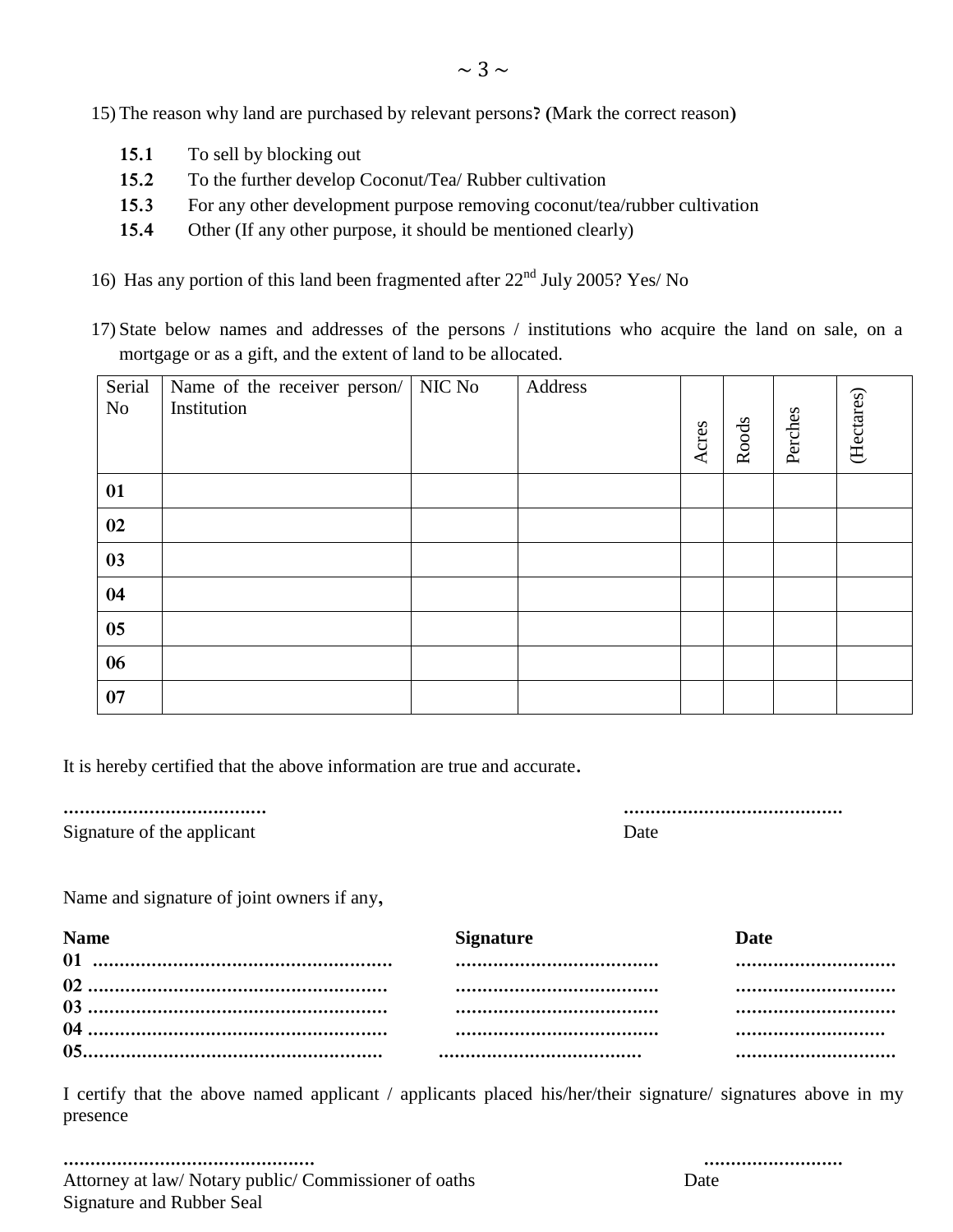**N.B.**

#### **Instructions**

### **Please complete the application as per the instructions given below**

## **Duly filled applications should be sent to the address therein under the registered post. If you wish to submit the applications by hand you are allowed to come on Wednesdays only.**

- The applications which are not duly perfected to which copies of the relevant documents are not annexed will be rejected.
- If any inquiry on the applications is made, the file no issued should be stated. You are allowed to come for such inquiry on Wednesday only.
- The certificate of consent for the transfer will be issued and sent under the registered post , but if you wish to obtain it by hand only the applicant is allowed to come and collect such certificates only on Wednesdays.
- This application can be obtained from the official Web site of the Ministry of Planation Industries. [www.plantationindustries.gov.lk](https://www.plantationindustries.gov.lk/)
- Every cages of the application should be filled clearly.

The following certificates along with should be submitted properly.

When the request is made by the legal Attorney holder on behalf of the owner, Attorney holder's name should be filled as the applicant and certified copy of the Power of Attorney should be submitted.

| 1. | Certificates                   | Certified copies* of the Deeds and Plans supported to establish the ownership<br>(Pl. see the overleaf)<br>If the Title of the relevant land has been transferred to the owner after<br>22.07.2005, certified copies of the original Deeds and Plans of the previous<br>ownership should be submitted.                                                                 |
|----|--------------------------------|------------------------------------------------------------------------------------------------------------------------------------------------------------------------------------------------------------------------------------------------------------------------------------------------------------------------------------------------------------------------|
|    | 2. Certificate of Title        | The Certificate of Title indicating the manner how the ownership is received<br>by the present owner, which was prepared checking Folios of the Land<br>Registry by the Attorney-at- Law who has 10 years of experience.                                                                                                                                               |
|    | 3. Transfer<br>among relatives | If it is a partition among children/ brothers and sisters or a transfer among<br>family members<br>Certified copies of the Certificate of Birth/Marriages/ Deaths should be<br>submitted. When the owner is deceased the Certificate of Grama Niladari<br>should be submitted to establish his heirs. (It should be certified by the<br>relevant Divisional Secretary) |
|    | Co-owners                      | If the land is purchased by more than one person, an affidavit should be<br>submitted that the relevant land is not blocked out after purchasing it by them.                                                                                                                                                                                                           |